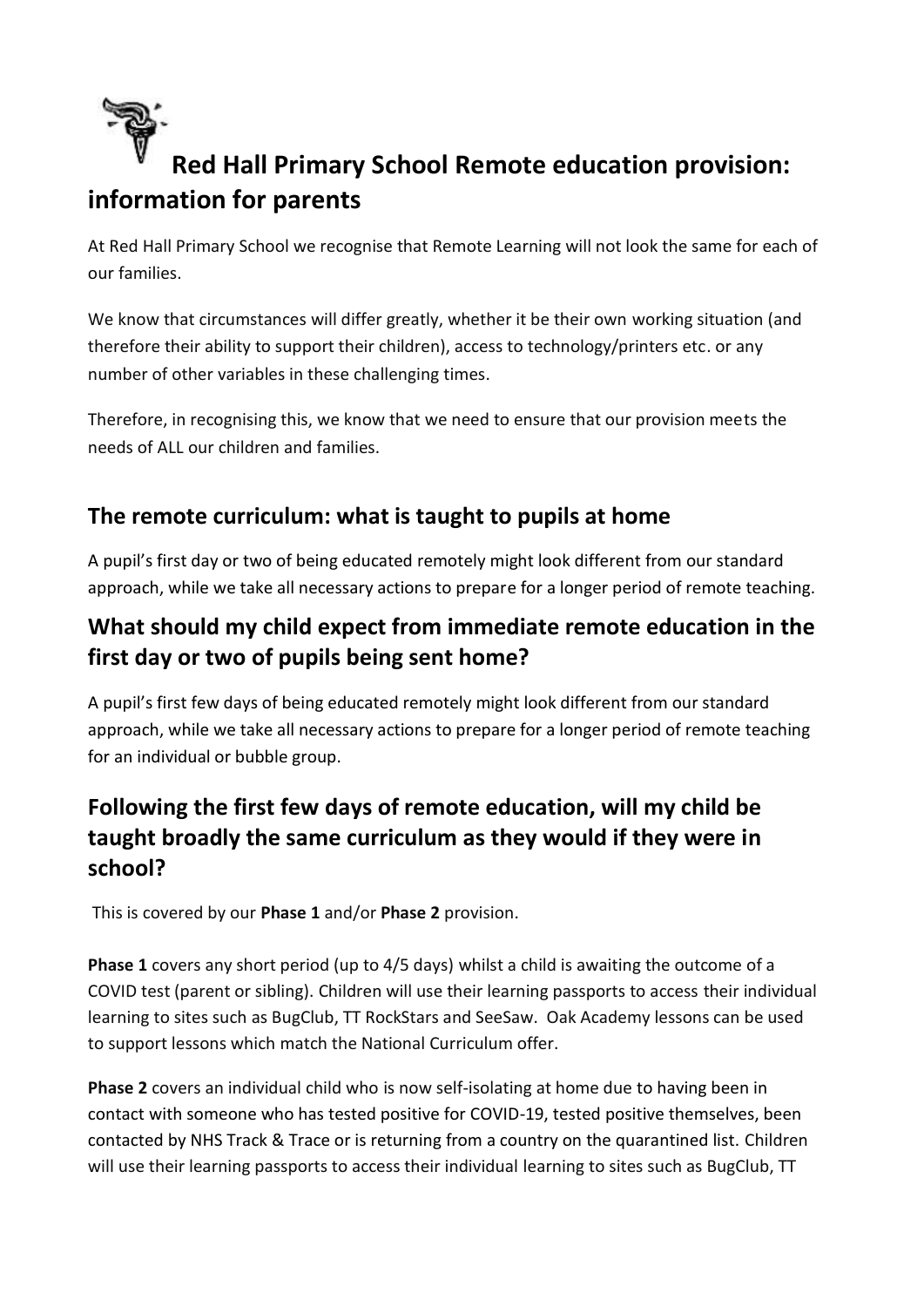RockStars and SeeSaw. Oak Academy lessons can be used to support lessons which match the National Curriculum offer.

In the event of a **Phase 3,** or whole bubble, closure children would then switch to work that would be provided, directly aligned to the Year Group curriculum, via the SeeSaw or Teams or via printed copies on request.

This would also apply in the event of a Phase 4 (whole school closure due to a further National lockdown).

## **Remote teaching and study time each day**

#### **How long can I expect work set by the school to take my child each day?**

We expect that remote education (including remote teaching and independent work) will take pupils broadly the following number of hours each day:

| Key Stage 1 | 3 hours a day |
|-------------|---------------|
| Key Stage 2 | 4 hours a day |

#### The DfE states that for: Primary school-aged pupils: *When teaching pupils remotely, we expect schools to:*

- - *set assignments so that pupils have meaningful and ambitious work each day in a number of different subjects*
	- teach a planned and well-sequenced curriculum so that knowledge and skills are built in*crementally, with a good level of clarity about what is intended to be taught and practised in each subject so that pupils can progress through the school's curriculum*

### **Accessing remote education**

#### **How will my child access any online remote education you are providing?**

For Nursery to Y4 you will be sent your child's log in details and password for Seesaw. Each day new work will be put onto the platform.

- Daily phonics for Nursery to Y2
- Reading activity for Nursery to Y4
- Maths activity for Nursery to Y4
- Literacy activity for Nursery to Y4
- A range of other learning activities will be provided that match the learning being taught in school.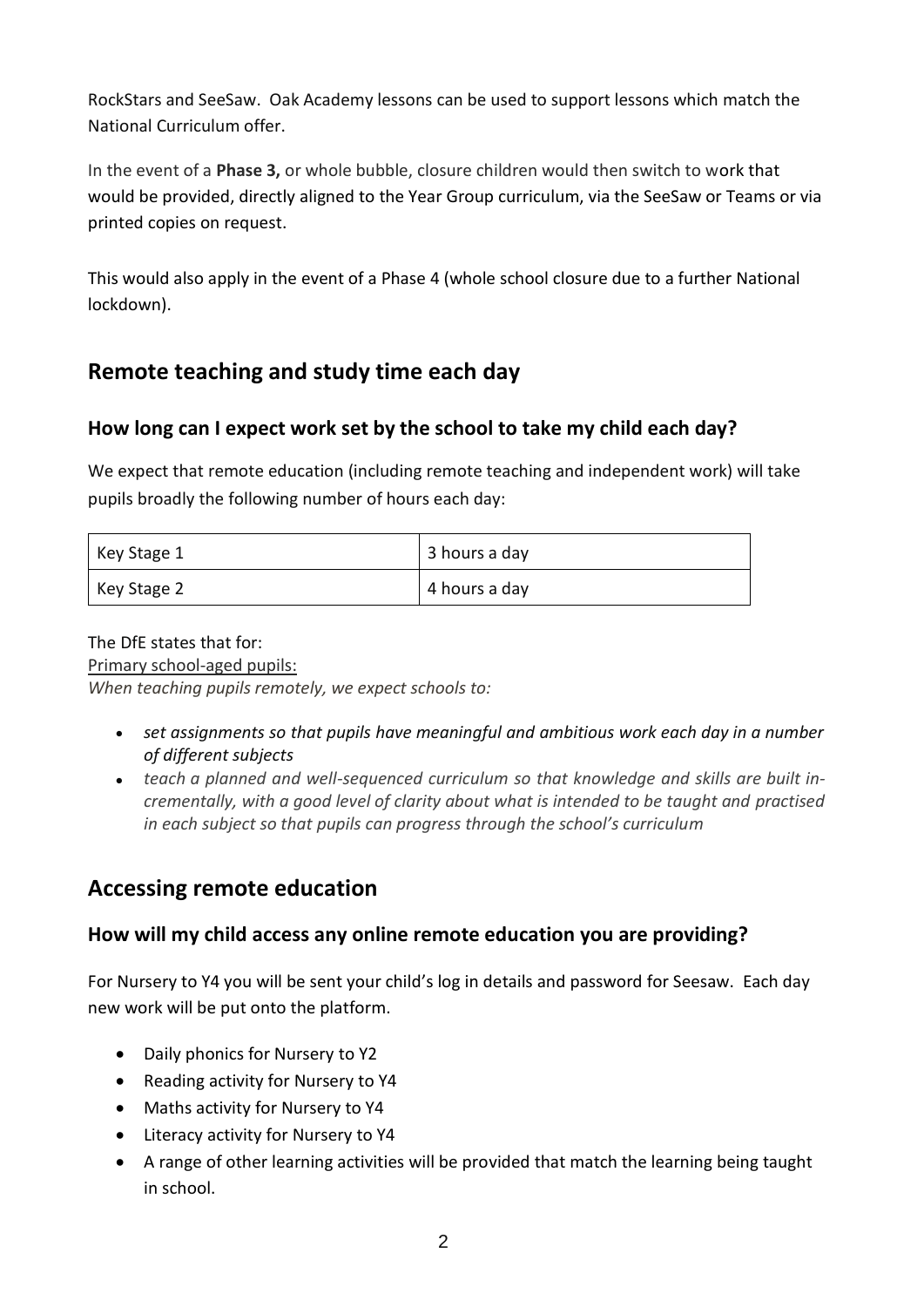- Nursery and Reception will have a weekly live lesson
- Year 1 will have a daily phonics live lesson
- Year 2 will have a daily lesson
- Year 3 and 4 will have a daily live lesson

For Year 5 and Yeat 6 you will be sent your child's log in details and password for RMUnify. This will allow you to access Microsoft Teams where daily assignments will be placed.

• Year 5 and 6 will have a daily live lesson

#### **If my child does not have digital or online access at home, how will you support them to access remote education?**

We recognise that some pupils may not have suitable online access at home. We take the following approaches to support those pupils to access remote education:

- We can provide you with the loan of a government funded laptop. A loan consent agreement needs to be signed before the laptop is provided.
- We can provide you with the loan of a school tablet. A loan consent agreement needs to be signed before the tablet is provided.
- A SIM card can be provided from Vodafone that provided 90GB of data access for 90 days.
- If you require printed materials a written request needs to be sent to [info@redhall.dudley.sch.uk](mailto:info@redhall.dudley.sch.uk)
- Workbooks, as appropriate, will be provided for identified children/families. These will be sent home with children, posted out directly to homes or can be collected from the school office.
- Children who have an IEP will be sent packs of work to support their individual targets.
- Letters will be sent once a week with work tasks for children who have difficulty submitting work online
- Where children cannot submit work back to their teacher online/remotely it can be dropped off at school, where it will be quarantined for 48 hours before being looked at by a teacher.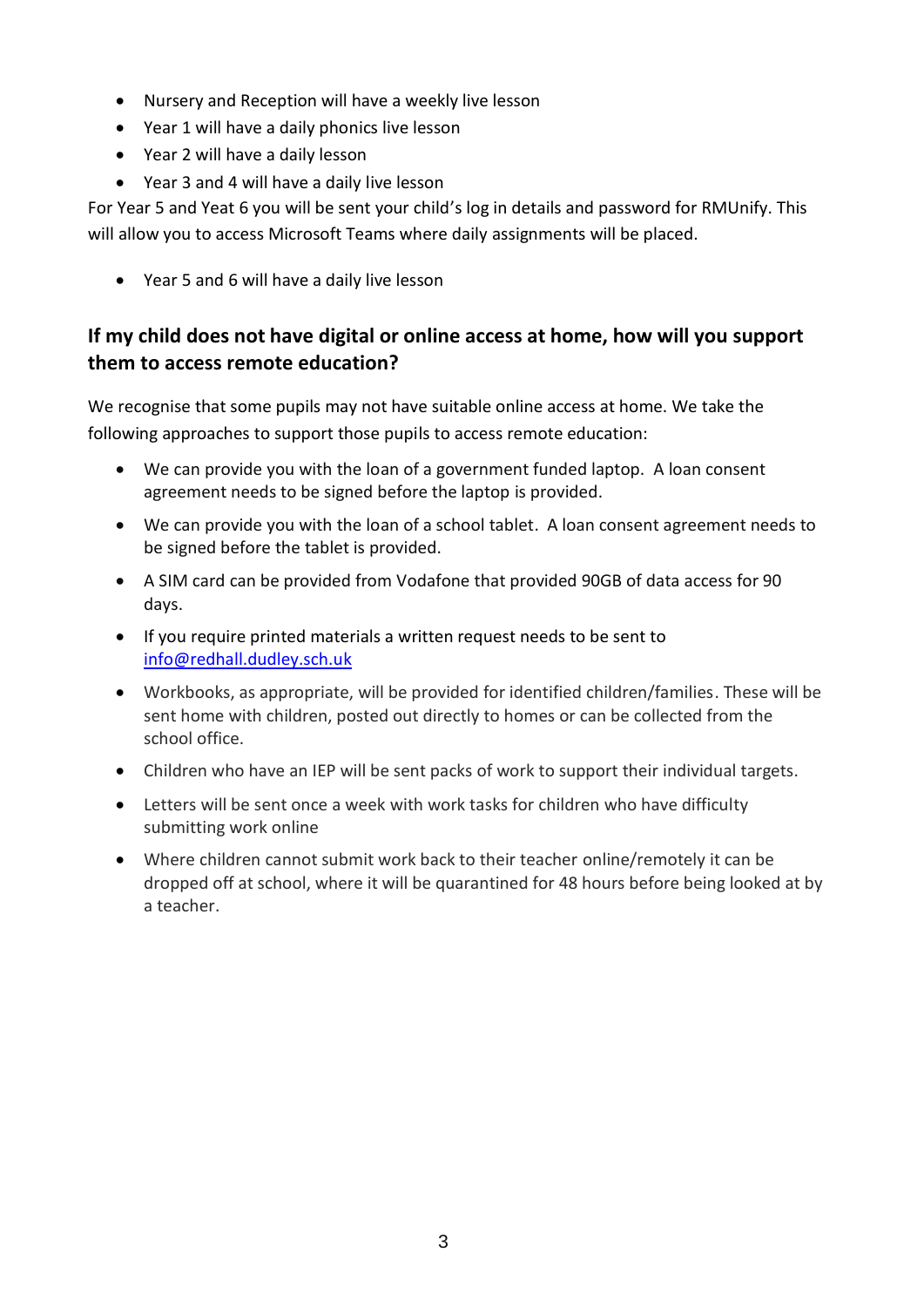#### **How will my child be taught remotely?**

We use a combination of the following approaches to teach pupils remotely:

Some examples of remote teaching approaches:

- Powerpoint presentations
- live teaching (online lessons)
- recorded teaching (e.g. Oak National Academy lessons, video/audio recordings made by teachers)
- TT Rockstars
- BugClub, ReadTheory, Get Epic: Online reading platforms
- printed paper packs produced by teachers (e.g. workbooks, worksheets) if requested
- textbooks and reading books pupils have at home
- commercially available websites supporting the teaching of specific subjects or areas, including video clips or sequences

#### **Engagement and feedback**

Please see our Remote Learning Policy for more details.

Staff can expect **pupils** learning remotely to:

- Be contactable during the school day although consider they may not always be in front of a device the entire time
- Complete work to the deadline set by teachers
- Seek help if they need it, from teachers or teaching assistants
- Alert teachers if they're not able to complete work

Staff can expect **parents** with children learning remotely to:

- Make the school aware if their child is sick or otherwise can't complete work
- Seek help from the school if they need it  $-$  if you know of any resources staff should point parents towards if they're struggling, include those here
- Be respectful when making any complaints or concerns known to staff
- Refrain from screenshotting or copying any information, posts and share on any other media platform outside of the Seesaw and Office Team 365 Apps.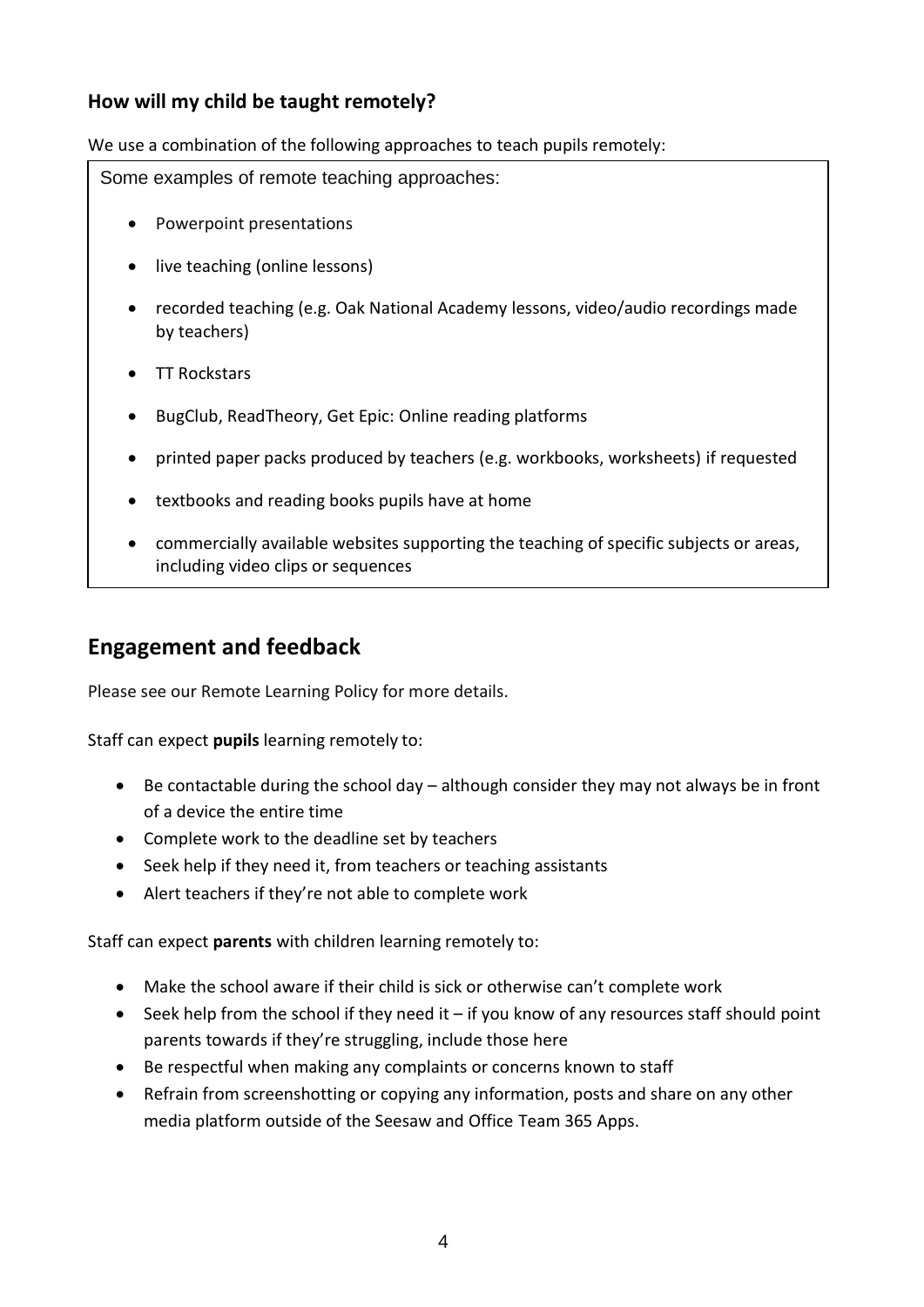**How will you check whether my child is engaging with their work and how will I be informed if there are concerns?**

- A register will be kept of engagement with live lessons.
- A register will be kept of engagement with platform learning.
- Contact will be made by a member of SLT when there is non-engagement. This is monitored on a weekly basis.
- Initially this will be a phone call. If no contact can be made, the emergency contact will be used. If no contact can be made a home visit will be used. If no contact can be made there will be an escalation to Children Services.

#### **How will you assess my child's work and progress?**

Feedback can take many forms and may not always mean extensive written comments for individual children. For example, whole-class feedback or quizzes marked automatically via digital platforms are also valid and effective methods, amongst many others. Our approach to feeding back on pupil work is as follows:

Our approach to feeding back on children's work is as follows:

- We will use the provision within Seesaw to offer direct comments/feedback to children, on any work submitted via that platform. This could be work done within the platform or emailed word documents/photos etc.
- Staff can use the Seesaw function to give personal comments/feedback Children can make their own comments, as well as seeing teachers comments, on all their work.
- Further to this, we will utilise the Class Discussion Boards, to offer more generic feedback, provide direct comments/feedback within Microsoft TEAMS calls to discuss both work and well-being.

# **Additional support for pupils with particular needs**

#### **How will you work with me to help my child who needs additional support from adults at home to access remote education?**

We recognise that some pupils, for example some pupils with special educational needs and disabilities (SEND), may not be able to access remote education without support from adults at home. We acknowledge the difficulties this may place on families, and we will work with parents and carers to support those pupils in the following ways:

- Personalised learning packs to support targets
- TEAM meeting phone call with child's 1:1 if they have an EHCP
- Work to be differentiated so that they complete learning tasks